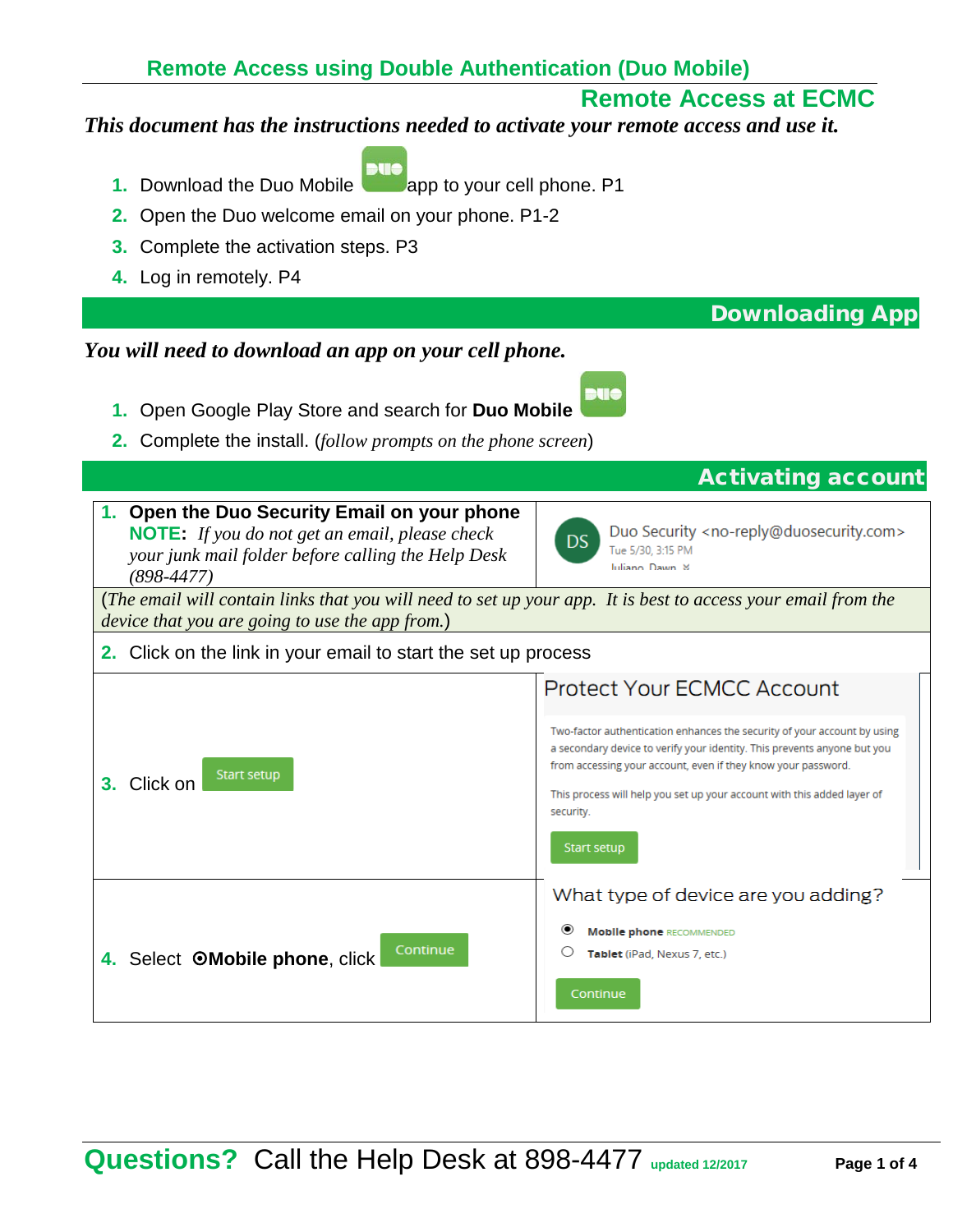# **Remote Access using Double Authentication (Duo Mobile)**

| 5. Enter your mobile phone number                                                                                                                    | Enter your phone number                                                                                                                                                                                                                             |  |  |
|------------------------------------------------------------------------------------------------------------------------------------------------------|-----------------------------------------------------------------------------------------------------------------------------------------------------------------------------------------------------------------------------------------------------|--|--|
| Your typed number will display under the<br>text box.<br>Continue<br>Click on the checkbox and click<br>button will light up                         | $\checkmark$<br><b>United States</b><br>×<br>$+1$<br>XXX-XXXX<br>ex: (201) 234-5678                                                                                                                                                                 |  |  |
| Continue<br>6. Click                                                                                                                                 | Continue<br><b>Back</b>                                                                                                                                                                                                                             |  |  |
| 7. Select your mobile phone operating system, if<br>prompted.<br>Continue<br>8. Click on                                                             | What type of phone is 716-9<br>O<br><b>IPhone</b><br><b>Androld</b><br><b>Windows Phone</b><br>Continue<br><b>Back</b>                                                                                                                              |  |  |
|                                                                                                                                                      | Install Duo Mobile for IOS                                                                                                                                                                                                                          |  |  |
| I have Duo Mobile installed<br>9. Click<br>You may get a screen that says<br>"Finish by connecting to Duo Mobile";<br>click on Take me to Duo Mobile | 1. Launch the App Store app and<br>search for "Duo Mobile".<br>2. Tap "Get" and then "Install" to<br>duo mobile<br>download the app.<br>Tap "OK" when asked if Duo Mobile<br>Duo Mobile<br>[ GET ]<br>should be able to send push<br>notifications. |  |  |
|                                                                                                                                                      | I have Duo Mobile installed<br><b>Back</b>                                                                                                                                                                                                          |  |  |
| 10. The Duo app should open and look similar to<br>this.                                                                                             | ●●●●○ Verizon LTE ※<br>8:37 AM<br>1 * 90%∣                                                                                                                                                                                                          |  |  |
| 11. You have completed this set up and can close<br>the app.                                                                                         | Edit                                                                                                                                                                                                                                                |  |  |
| 12. Proceed to your browser on the device you<br>want to use for remote access $(ex.: your$<br><i>computer</i> )                                     | <b>ECMCC</b><br>π                                                                                                                                                                                                                                   |  |  |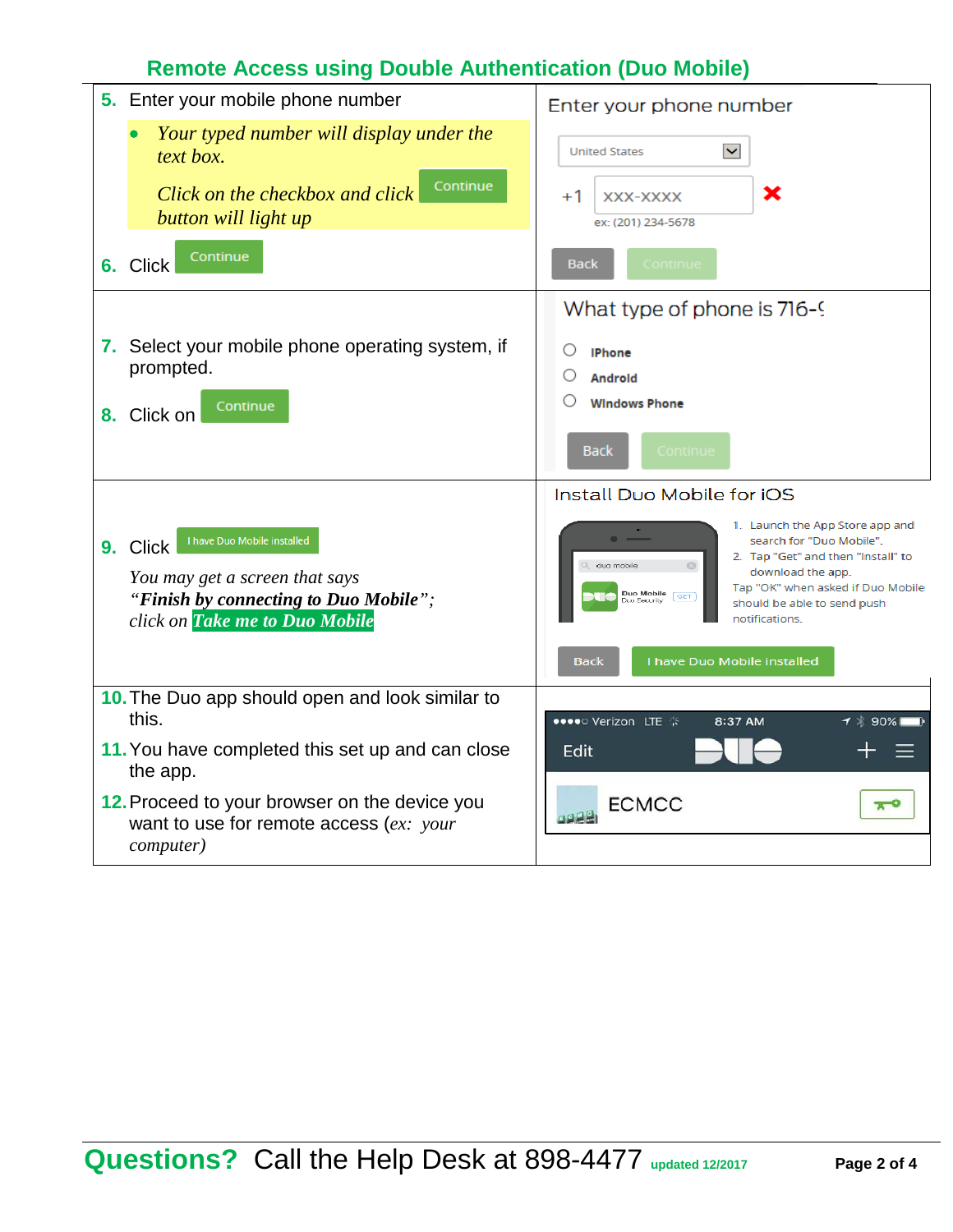# **Remote Access using Double Authentication (Duo Mobile)**

|    |                                                                                                                                                                                                                |                               |  | <b>Initial Log in using Citrix Receiver</b>         |                               |                         |
|----|----------------------------------------------------------------------------------------------------------------------------------------------------------------------------------------------------------------|-------------------------------|--|-----------------------------------------------------|-------------------------------|-------------------------|
|    | 1. Open a web browser                                                                                                                                                                                          |                               |  | Go to: https://ecmcvdesktop.ecmc.edu                |                               |                         |
|    | (instructions are based on Internet Explorer)                                                                                                                                                                  |                               |  |                                                     |                               |                         |
|    | 2. Citrix Receiver window will open, log in with the same user name and password that you use to log<br>into ECMC computers. Click on Log On                                                                   |                               |  |                                                     |                               |                         |
| 3. | Choose Duo Push to authenticate                                                                                                                                                                                |                               |  |                                                     |                               |                         |
|    |                                                                                                                                                                                                                |                               |  | Choose an authentication method                     |                               |                         |
|    |                                                                                                                                                                                                                |                               |  | <b>DUO PUSh RECOMMENDED</b>                         |                               | Send Me a Push          |
|    |                                                                                                                                                                                                                |                               |  | Passcode                                            |                               | <b>Enter a Passcode</b> |
|    |                                                                                                                                                                                                                | What is this? 다<br>Need help? |  |                                                     |                               |                         |
|    |                                                                                                                                                                                                                | Powered by Duo Security       |  |                                                     |                               |                         |
|    |                                                                                                                                                                                                                |                               |  |                                                     |                               |                         |
|    | 4. A notification will be sent to your phone.                                                                                                                                                                  |                               |  |                                                     |                               |                         |
| 5. | Click the PENDING NOTIFICATION                                                                                                                                                                                 |                               |  |                                                     |                               |                         |
|    | <b>Tip:</b> if you didn't accept push notifications from Duo Mobile, you will need to open the app to see the<br>request. If you accepted push notifications, you will get a popup notification on your phone. |                               |  |                                                     |                               |                         |
| 6. | <b>Click</b><br>Approvi                                                                                                                                                                                        |                               |  |                                                     |                               |                         |
|    |                                                                                                                                                                                                                |                               |  | Install Citrix Receiver to access your applications |                               |                         |
|    | 7. On your first attempt you may have to                                                                                                                                                                       |                               |  | I agree with the Citrix license agreement           |                               |                         |
|    | install the Citrix Receiver on your<br>computer,                                                                                                                                                               |                               |  | <b>Install</b>                                      |                               |                         |
|    |                                                                                                                                                                                                                |                               |  |                                                     |                               |                         |
|    |                                                                                                                                                                                                                |                               |  | Security details   Log on                           |                               |                         |
| 8. | Click on $\Box$ I agree with the Citrix license agreement and click on                                                                                                                                         |                               |  | Install                                             |                               |                         |
| 9. | Message pops up, click on Run                                                                                                                                                                                  |                               |  |                                                     |                               |                         |
|    | Do you want to run or save CitrixReceiverWeb.exe (46.3 MB) from downloadplugins.citrix.com?<br>Save<br>Cancel<br><u>R</u> un<br>×                                                                              |                               |  |                                                     |                               |                         |
|    | 10. Follow the prompts to complete the set up of the Citrix Receiver                                                                                                                                           |                               |  |                                                     |                               |                         |
|    |                                                                                                                                                                                                                |                               |  |                                                     | <b>Difficulty logging in?</b> |                         |
|    | The Citrix client will need to be installed on the device you are using to remote in                                                                                                                           |                               |  |                                                     |                               |                         |

#### *The Citrix client will need to be installed on the device you are using to remote in*.

If you cannot connect after installing the Citrix web-client on you may need to go to the Citrix website to install the Citrix client.

- **Windows 7or 8** : [https://www.Citrix.com/products/receiver/](https://www.citrix.com/products/receiver/) click on
- **For Windows 10 and Mac**, go to the app store and download the **C** Citrix receiver app

Once downloaded, please go back to [https://ecmcvdesktop.ecmc.edu](https://ecmcvdesktop.ecmc.edu/) and log in again. This time it should launch the Citrix client without issue.

Download Receiver for Windows